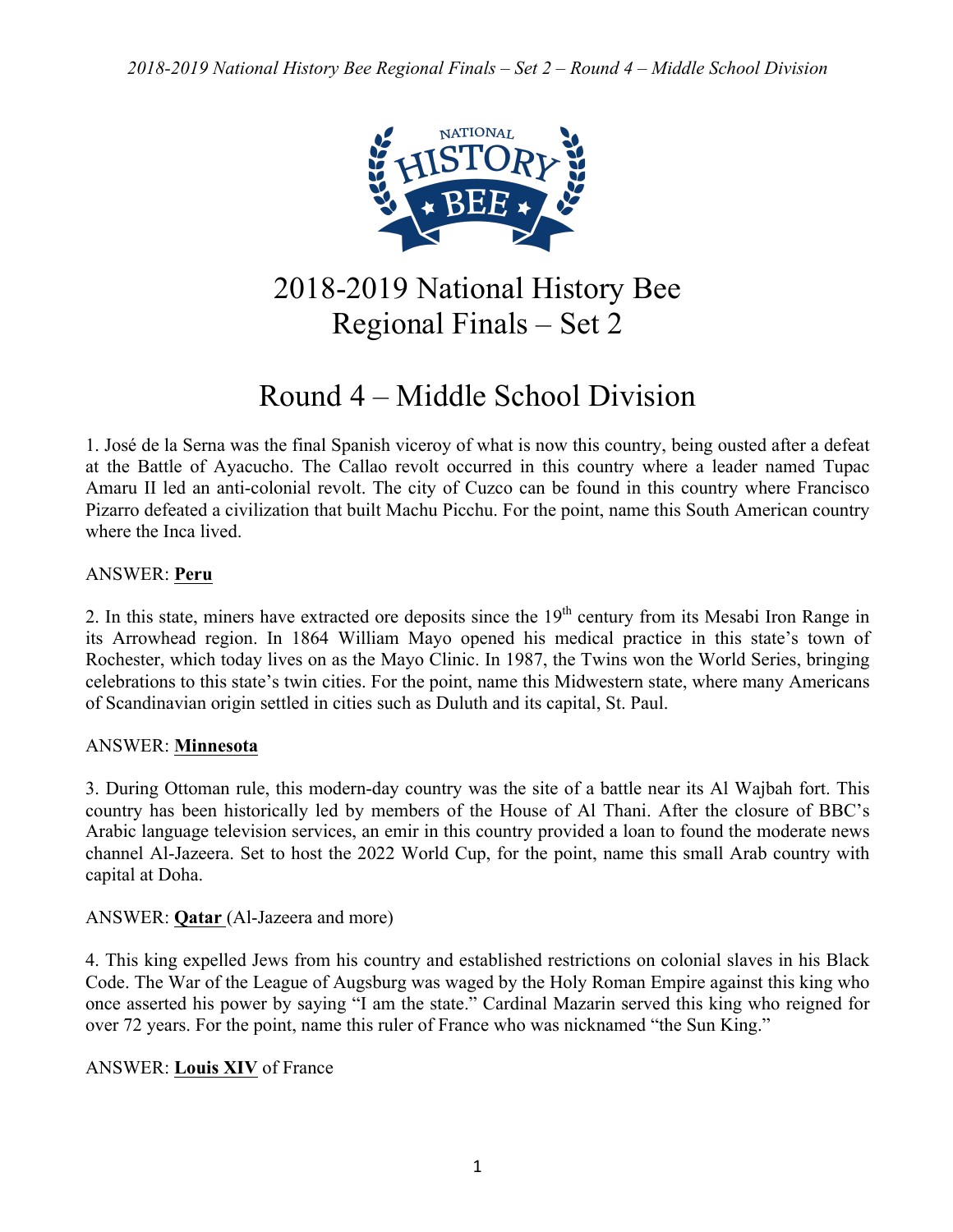5. Robert Baden-Powell would go on to found the Boy Scouts, after relieving the Siege of Mafeking during this conflict. The Treaty of Vereeniging ended this conflict, giving a European power control over the Transvaal and Orange Free State. For the point, name this 1809-1902 fought in South Africa.

#### ANSWER: Anglo-**Boer** War

6. This man is the subject of the novel *Romance of the Three-Jeweled Eunuch.* This man was appointed commander in the city of Nanjing after helping the Yongle Emperor come to power. In 1405 that emperor outfitted this man with 62 large wooden treasure ships to go on the first of his seven most famous missions. For the point, name this Ming Dynasty explorer known for his naval voyages.

## ANSWER: **Zheng** He

7. Lorenzo Valla exposed as a falsehood a claim that this emperor gave the pope control over Western Europe. A triumphal arch was erected to commemorate this emperor's defeat of Maxentius at the Battle of Milvian Bridge in 312, at which this man allegedly saw the sign of the cross. Noted for his conversion to Christianity, for the point, name this Roman emperor who was the namesake of the Byzantine Empire's capital.

## ANSWER: **Constantine** the Great

8. In his opinion to this case, the Supreme Court justice who oversaw it claimed that "an act of the legislature, repugnant to the constitution, is void." John Marshall presided over this 1803 case in which the concept of judicial review was established. For the point, name this court case that arose from the appointment of Midnight Judges.

#### ANSWER: *Marbury v. Madison*

9. This man's works include a worked named for a prince of Tyre, who shares his name with an Athenian statesman, Pericles. This husband of Anne Hathaway was a native of the town of Stratford upon Avon where he died in 1616. This man wrote historical plays about Kings Henry IV, V, VI, and VIII and perhaps his most famous work is titled for a prince of Denmark. For the point, name this English author of works such as Antony and Cleopatra and Hamlet.

#### ANSWER: William **Shakespeare**

10. The first of these orations focused on the Banking Crisis while the last dealt with the opening of the fifth war loan drive. An NBC announcer would introduce the speaker of these speeches which were given in the Diplomatic Reception Room during the 1930s and 1940s. Named for their informal nature, for the point, name this series of radio speeches that Franklin Roosevelt gave to the American people.

#### ANSWER: **fireside chat**s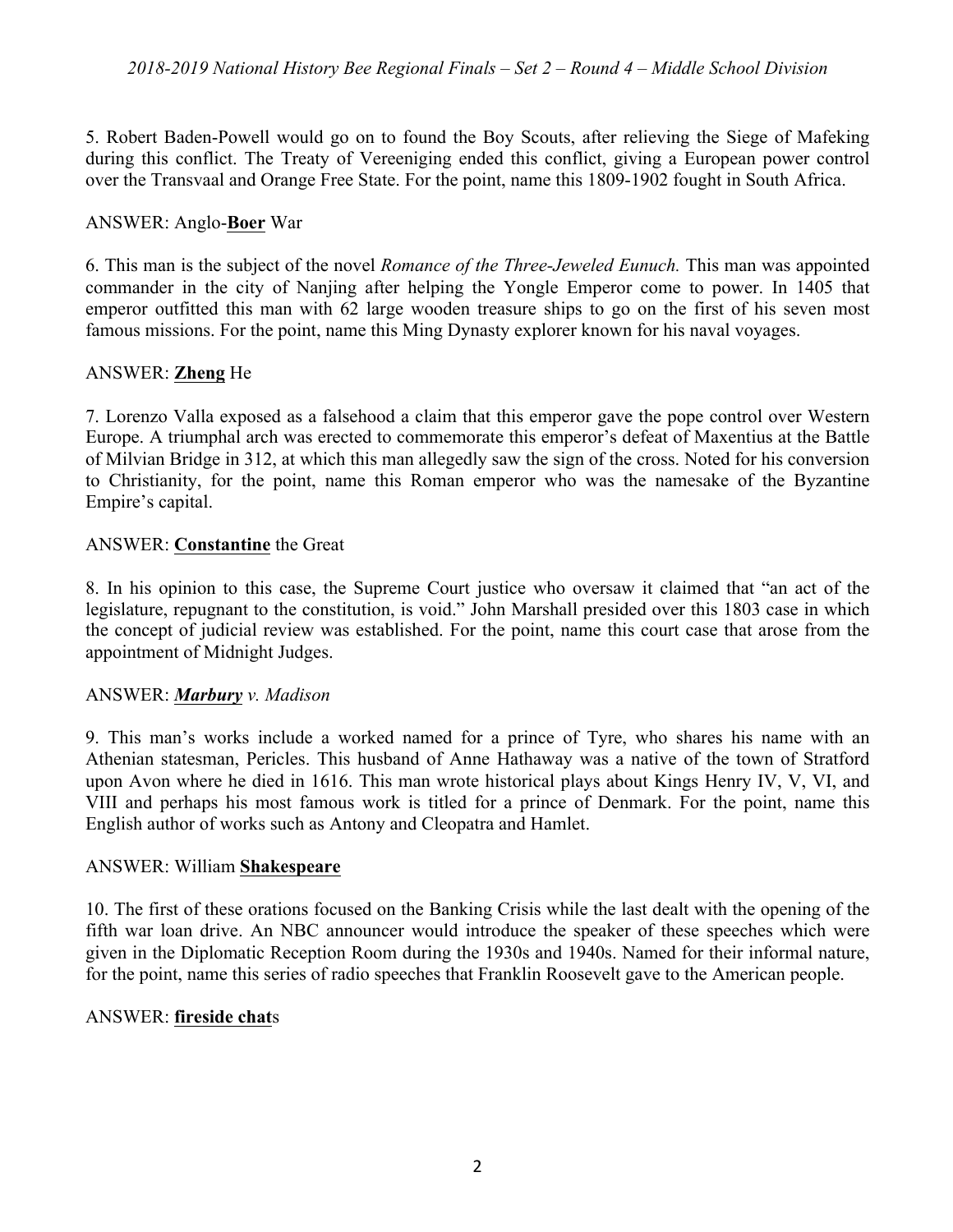11. This country fought the early  $20<sup>th</sup>$  century Rif War against forces of Berber tribes in Morocco. This country was home to a civil war in the 1930's which George Orwell wrote about in *Homage to Catalonia*. One dictator of this country, Francisco Franco, was succeeded by King Juan Carlos. For the point, name this country on the Iberian Peninsula whose monarchs have ruled over Barcelona and Madrid.

# ANSWER: **Spain**

12. The first leader of this empire cemented power by defeating Ibrahim Lodi at the First Battle of Panipat. The Maratha Confederacy often warred with this empire whose most famous ruler repealed the *jizya* tax that had been imposed on its non-Muslim subjects. A mausoleum built in Agra by a ruler of this empire has come to be known as the Taj Mahal. For the point, name this Indian empire ruled by men like Akbar.

# ANSWER: **Mughal** Empire

13. This man claimed that "old soldiers never die; they just fade away" during a 1951 speech. This man who once vowed to return to the Philippines during World War II was controversially removed from commanded during the Korean War. For the point, name this five-star general who led US forces in the Pacific Theater of World War II.

# ANSWER: Douglas **MacArthur**

14. A derogatory Baltimore news article inspired the grass roots association of this president with log cabins and hard cider. This first governor of the Indiana Territory won an election using the slogan "Tippecanoe and Tyler Too." A mere 31 days into his presidency, this man died of pneumonia. For the point, name this ninth president of the United States.

## ANSWER: William Henry **Harrison**

15. This was the larger of two ships chartered by Captain Blossom, the other of which was the *Speedwell,* which accompanied this ship on its most famous voyage. While in Provincetown Harbor, a group including Miles Standish signed a document known as this ship's namesake Compact. Making its most famous voyage in 1620, for the point, name this ship that carried a group of Puritans to what became Plymouth Colony.

## ANSWER: **Mayflower**

16. One component of this initiative paid young workers \$30 a month to help with natural preservation projects and was known as the Civilian Conservation Corps. Another component of this initiative, the Works Progress Administration, helped provide relief for unemployed workers. Set in motion during the Great Depression, for the point, name this series of initiatives FDR launched in an attempt to revitalize the American economy.

## ANSWER: **New Deal**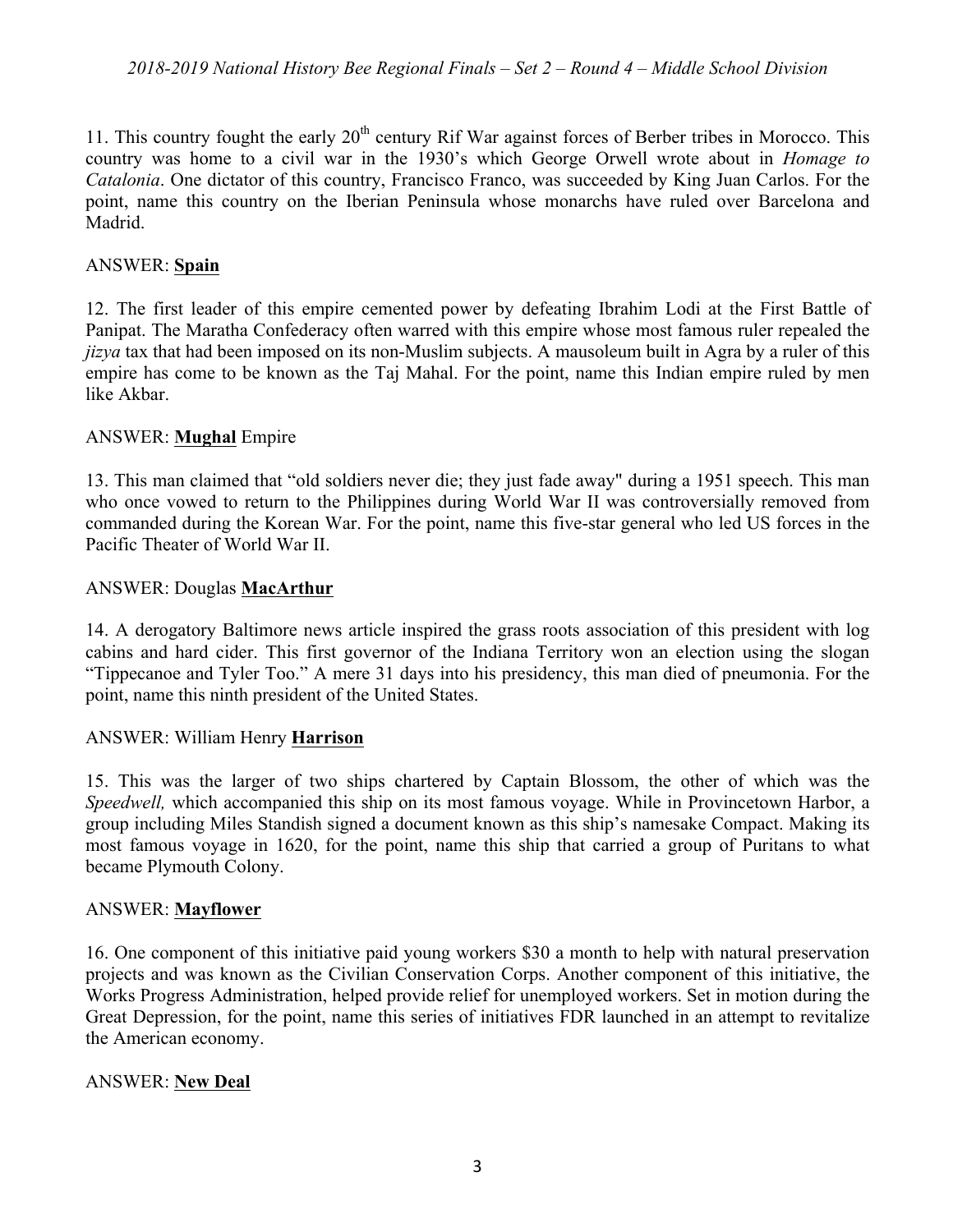17. With James Otis this man wrote his state's namesake Circular Letter protesting the Townshend Acts. This man inherited a brewery on King Street, where his experiences may have inspired a brand of lager beer that is named for him. This co-author of the Boston Pamphlet was a leading member of the Sons of Liberty. For the point, name this Founding Father who was a cousin of the second U.S. president.

## ANSWER: **S**amuel **Adams**

18. A group of seven Catholic subdivisions in this country formed a separatist alliance that led to its Sonderbund War. Those regions, including Fribourg and Lucerne, were among the cantons of this country where a Frenchman who wrote *Institutes of the Christian Religion* promoted the idea of predestination during the Reformation. John Calvin was especially active in, for the point, what country whose cities include Geneva and Zurich?

## ANSWER: **Switzerland**

19. The common name of this text in English ultimately derives from a Phoenician city, that also is the source of the Greek word for book. One version of this text is known for a king of England who commissioned a translation of it in the  $17<sup>th</sup>$  century. The last part of this text was written on the island of Patmos by a man named John in about 95 AD. For the point, name this religious text consisting of the Old and New Testaments, the fundamental religious text of Christianity.

## ANSWER: **Bible**

20. Batu founded a splinter group of these people known as the Golden Horde. Temujin was the birth name of the greatest leader of these people who led a series of  $13<sup>th</sup>$  century invasions in which he conquered much of Eurasia. For the point, name these Central Asian people once led by Genghis Khan.

## ANSWER: **Mongol**s

21. One unsuccessful presidential candidate from this state lost to LBJ in 1964 and was named Barry Goldwater. Another unsuccessful presidential candidate from this state lost to Obama in 2008 and passed away in 2018, John McCain. Representative Gabrielle Giffords survived an assassination attempt in this state's city of Tuscon in 2011. For the point, name this state where Doug Ducey was sworn in as governor in Phoenix in 2015.

## ANSWER: **Arizona**

22. One leader of this city defeated the forces of Tiberius Sempronius Longus at the Battle of the Trebbia. Dido is considered the mythical founding queen of this city that was led by members of the Barca family. The Battle of Cannae was a brilliant victory for this city that Cato the Elder once famously said "must be destroyed." Rome fought the Punic Wars against, for the point, what African city that was led by Hannibal?

# ANSWER: **Carthage**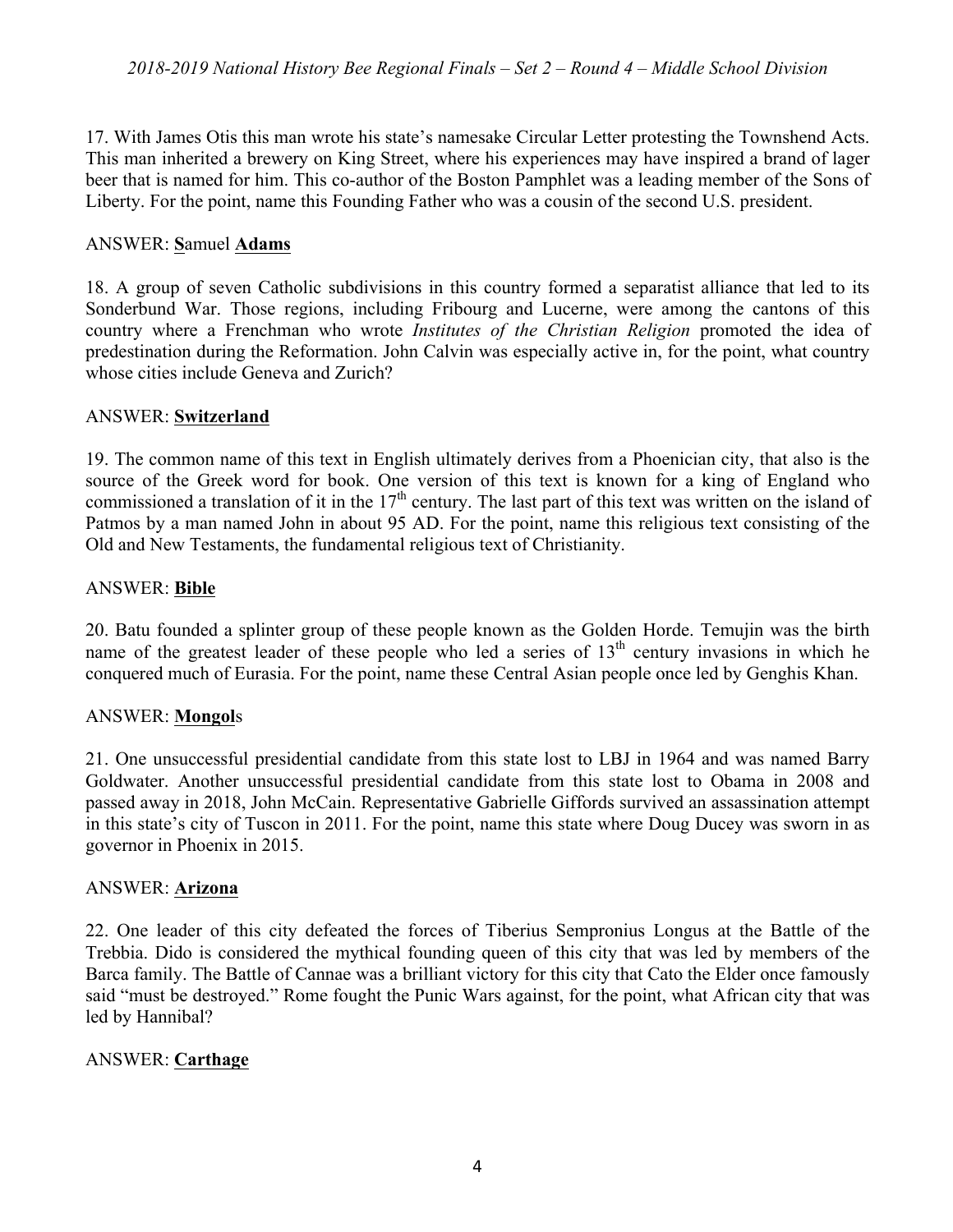23. After Grant's promotion, this man was given command of the Army of the Tennessee which he led against Braxton Bragg during the Chattanooga Campaign. This man offered the city of Savannah as a Christmas present to a president who sent him on a campaign in which he intended to "make Georgia howl." For the point, name this Union general who led a namesake "March to the Sea."

## ANSWER: William Tecumseh **Sherman**

24. Though not in Egypt, the Amarna Letters frequently used this civilization's term for ruler, *lugal*. Leaders from four dynasties of Kish are inscribed in a record known as this civilization's namesake "King List." An early writing system developed by this civilization used a reed stylus to create "wedgeshaped" forms. For the point, name this oldest Mesopotamian civilization that developed cuneiform writing.

#### ANSWER: **Sumer**ians

25. An institution of this type in Michigan inspired the name of its wildcat variety, which were created under state law. Nicholas Biddle presided over one of these institutions that was the subject of a namesake "war" in which its rechartering was vetoed by Andrew Jackson on the grounds that it failed to produce a stable American currency. For the point, name this type of financial institution where money can be deposited.

#### ANSWER: **bank**s (Jackson)

26. The resignation of James McGreevy as governor of this state left a temporary vacancy that was eventually filled with the election of Jon Corzine. This state was the subject of an investigation of Hoboken relief funds given in response to Hurricane Sandy during the tenure of governor Chris Christie. Cory Booker was elected a senator from, for the point, what state where governors hold power in Trenton?

#### ANSWER: **New Jersey**

27. After an assassination attempt, this man quickly built an effective metal detector to attempt to find the bullet lodged in James Garfield. Elisha Gray is sometimes credited as the actual originator of this man's most famous invention whose first use involved this man asking his associate Thomas Watson "come here! I want you!" For the point, name this Scottish-Canadian inventor of the telephone.

#### ANSWER: Alexander Graham **Bell**

28. Upon finding this island, its namesake Dutch explorer gave it the name Van Diemen's Land. Extensive hunting contributed to the extinction of a native species of this island that was the largest carnivorous marsupial on Earth. For the point, name this island off the coast of Australia that is home to a namesake "devil."

#### ANSWER: **Tasmania**